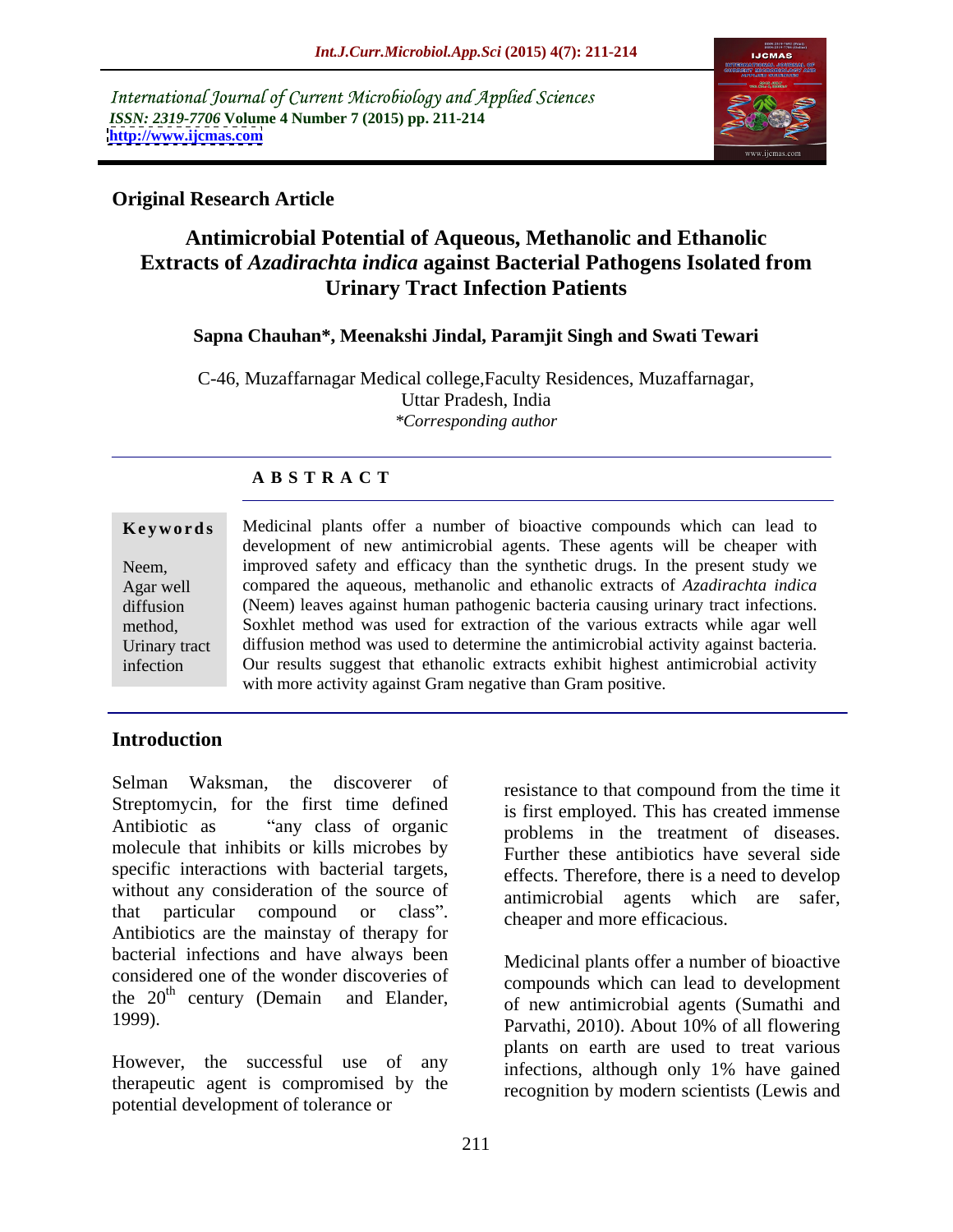Ausubel, 2006). Plants are rich in a wide medium (Hi Media, India). After overnight variety of secondary metabolites such as incubation at 37<sup>o</sup>C organism was identified tannins, alkaloids and flaconoids, which on the basis of standard biochemical tests have been found in vitro to have (Koneman *et al.*, 1997). antimicrobial properties (Subapriya and

belongs to family Meliaceae. It exhibits antihyperglycaemic, and anti-diabetic wells with the help of micropipettes. properties (Talwar *et al.,* 1997; Subapriya

leaves were collected from Forest Research Institute (F.R.I.), Dehradun and authenticated by a botanist.

Preparation of different leaf extracts: For Amongst 100 urine samples which were this purpose, shade dried powder of leaves included in the study *E. coli* was the was used for extraction with different commonest organism isolated 55 times solvents. The preparation of the three (55%) alone and 4 times (4%) with *E.*  extracts was carried out according to the *faecalis*. Other organisms isolated were *K.* 

Study population: Non repetitive 100 Muzaffarnagar were included in the study. For isolation of bacterial strains, loop full of mentioned bacteria, showed good urine samples were streaked on Cystiene antimicrobial potential (Table 2). EthanolicLactose Electrolyte Deficient (CLED)

incubation at 37ºC organism was identified (Koneman *et al.,* 1997).

Nagini, 2005). Antibacterial Susceptibility assay: The Amongst these medicinal plants *Azadirachta*  was carried out using the Agar well *indica* (Neem) is a source of potential diffusion method (Perez *et al.,* 1990). Lawn therapeutic agents. *Azadirachta indica* culture of the test organism adjusted to 0.5 antibacterial, antifungal and antiviral the Mueller Hinton Agar (HiMedia) plates activities (Biswas, 2002). Also exhibit wide using sterile cotton swabs(11, 12). A sterile pharmacological activities including: cork borer was then used to make wells antioxidant, antimalarial, anticarcinogenic, (6mm diameter) for the three extracts. 100 µl anti-inflammatory, antiulcer, antimutagenic, of the extracts were introduced into the antibacterial activity of the three extracts McFarland turbidity Standard was made on

and Nagini, 2005). The culture plates were allowed to stand on The present study was designed to compare diffusion and were then incubated in upright the three extracts of neem leaves: aqueous, position at 37°C for 24 h. After 24 hrs, methanol and ethanol against human antibacterial activity was determined by pathogens causing UTI. measurement of diameter of zones of **Materials and Methods Ampicillin** (10mcg/disc) and Nitrofurantoin Collection of raw materials: The neem All the tests were done in triplicate to the working bench for 30 min for pre inhibition (mm). Standard antibiotic discs of (300mcg/disc) were used as positive control. minimize the test error.

# **Results and Discussion**

Soxhlet method (Gabriela *et al.*, 2010) (Fig. preumonia (19%), P. aeruginosa (7%), P.<br>1). Inirabilis (3%), E. faecalis (6%) and S. *pneumonia* (19%), *P. aeruginosa* (7%), *P. mirabilis* (3%), *E. faecalis* (6%) and *S. aureus* (6%) each (Table 1).

patients with significant bacteuria attending The three extracts aqueous, methanolic and Muzaffarnagar Medical College, ethanolic were examined for their antimicrobial activity against the above mentioned bacteria, showed good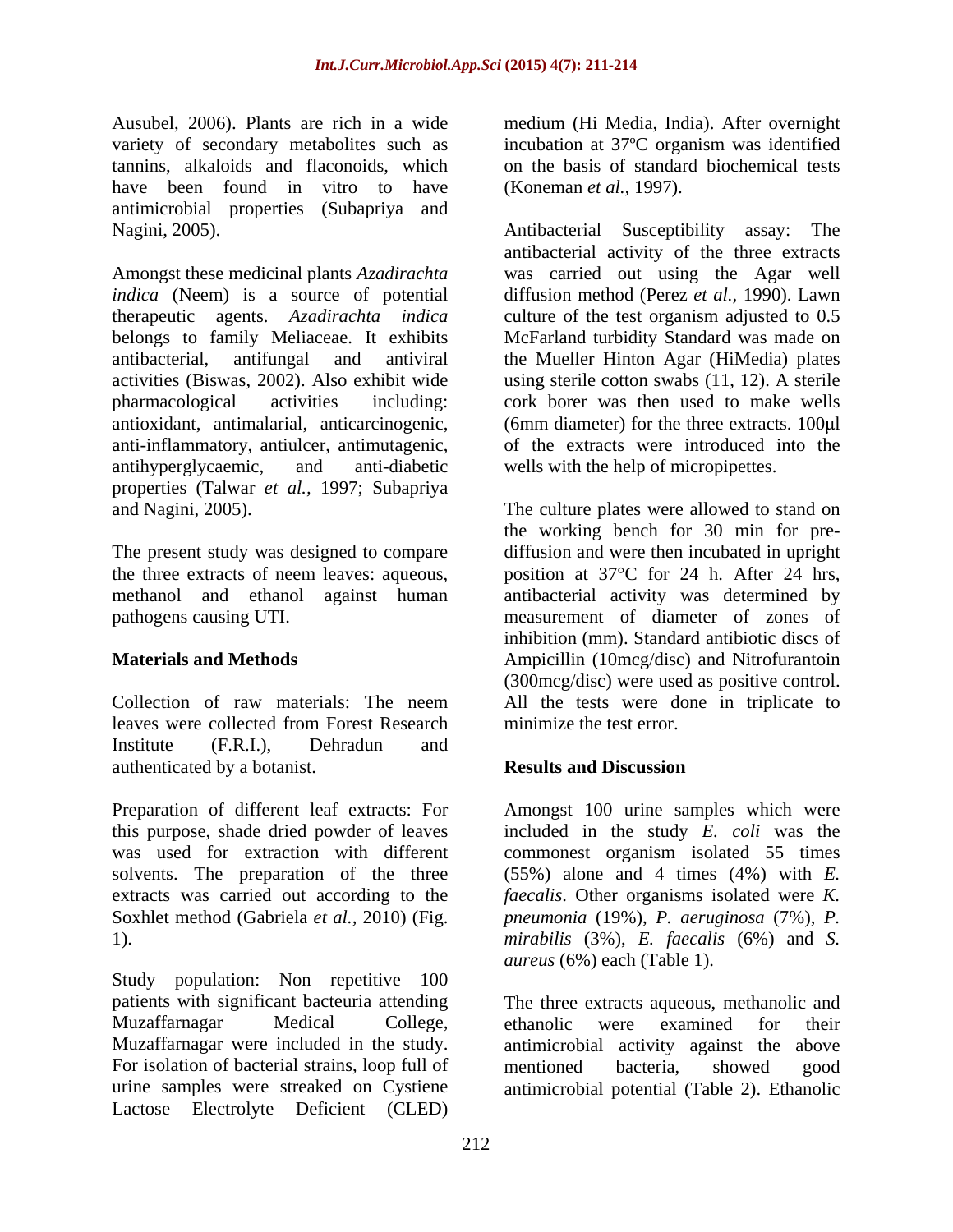extracts exhibited higher antimicrobial effect<br>than aqueous and methanolic extracts. by Tabassum *et al.* (2003). extracts exhibited higher antimicrobial effect Similar results were also obtained in studies<br>than aqueous and methanolic extracts. by Tabassum *et al.* (2003). by Tabassum *et al.* (2003).

| <b>S. No.</b> | Bacteria isolated                                       | <b>Number</b> | Percentage $(\% )$ |
|---------------|---------------------------------------------------------|---------------|--------------------|
| . .           | Escherichia coli                                        | JJ.           |                    |
| <u>.</u>      | Klebsiella pneumoniae                                   | 19            |                    |
|               | Pseudomonas aeruginosa                                  |               |                    |
| ┭.            | Proteus mirabilis                                       |               |                    |
|               | <i>Enterococcus faecalis</i>                            |               |                    |
|               | Staphylococcus aureus                                   |               |                    |
|               | $\vert$ Escherichia coli+ Enterococcus faecalis $\vert$ |               |                    |

### **Table.1** Bacteria isolated from Urine culture

### **Table.2** Antimicrobial activity of various extracts of A. indica leaf

|                     | Diameter of inhibition zone (average) in mm. |                                     |                      |              |                         |  |
|---------------------|----------------------------------------------|-------------------------------------|----------------------|--------------|-------------------------|--|
| <b>Extract/Drug</b> |                                              | $\mid$ E. coli $\mid$ K. pneumoniae | $\mid$ P. aeruginosa | P. mirabilis | E. faecalis   S. aureus |  |
| Aqueous             |                                              |                                     |                      |              |                         |  |
| Methanol            |                                              |                                     |                      |              |                         |  |
| Ethanol             | $\sim$                                       |                                     |                      |              |                         |  |
| Ampicillin          | - -                                          |                                     |                      |              |                         |  |
| Nitrofurantoin      | $\cap$ $\subset$<br>$\overline{\phantom{a}}$ |                                     |                      |              |                         |  |

## **Fig.1** Soxhlet Apparatus



Further maximum activity of ethanol extracts was seen on  $E$ , *coli* and least on  $K$ . extracts was seen on *E. coli* and least on *K.*  with the results obtained by Sohail *et al.*

*pneumoniae*. These results are in compliance